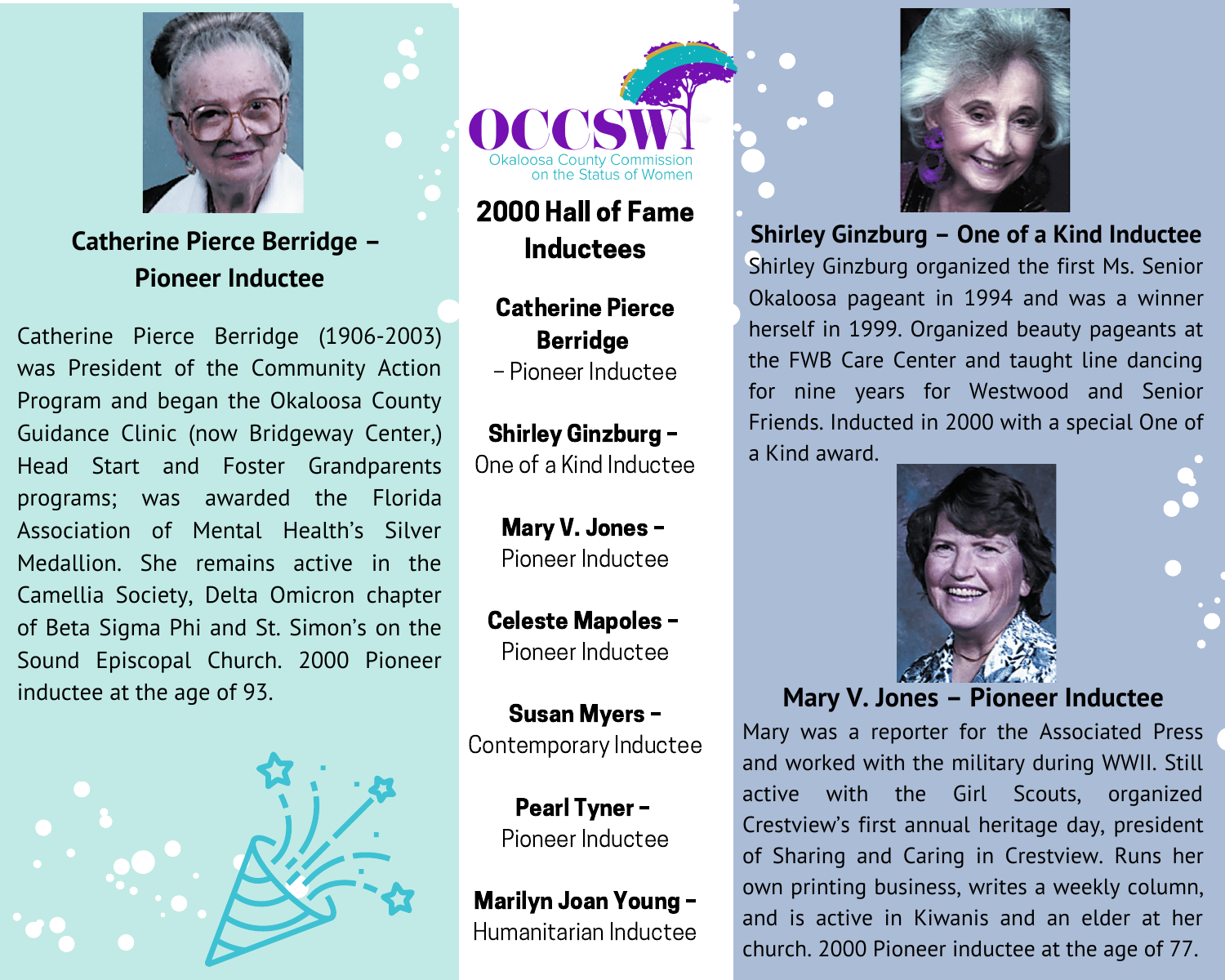

**Celeste Mapoles - Pioneer Inductee** 

Celeste Mapoles (1889-1977) was a businesswoman, civic leader and journalist. While her husband served as a state legislator, she worked with him in introducing a bill to create the formation of Okaloosa County. After the bill passed they moved from Laurel Hill to Crestyjew and started a movement to have Crestview named as the county seat. They finally succeeded after a heated battle. She was the owner, editor and publisher  $of$ the Okaloosa Messenger, which she operated until the 1940s. She inducted early was posthumously as a Pioneer.



2000 Hall of Fame **Inductees** 

**Catherine Pierce Berridge** - Pioneer Inductee

**Shirley Ginzburg -**One of a Kind Inductee

> Mary V. Jones -Pioneer Inductee

**Celeste Mapoles -**Pioneer Inductee

**Susan Myers -**Contemporary Inductee

> **Pearl Tyner -**Pioneer Inductee

Marilyn Joan Young -Humanitarian Inductee



**Susan Myers - Contemporary Inductee** is is Susan **Myers**  $\overline{a}$ organizational psychologist know for her community activism. Fort Walton Beach Chamber Member of the Year in 1992, served on the FWB City Council, currently chairs the city's Vision Stewardship Committee. A tireless devotee of beautification and preservation projects.